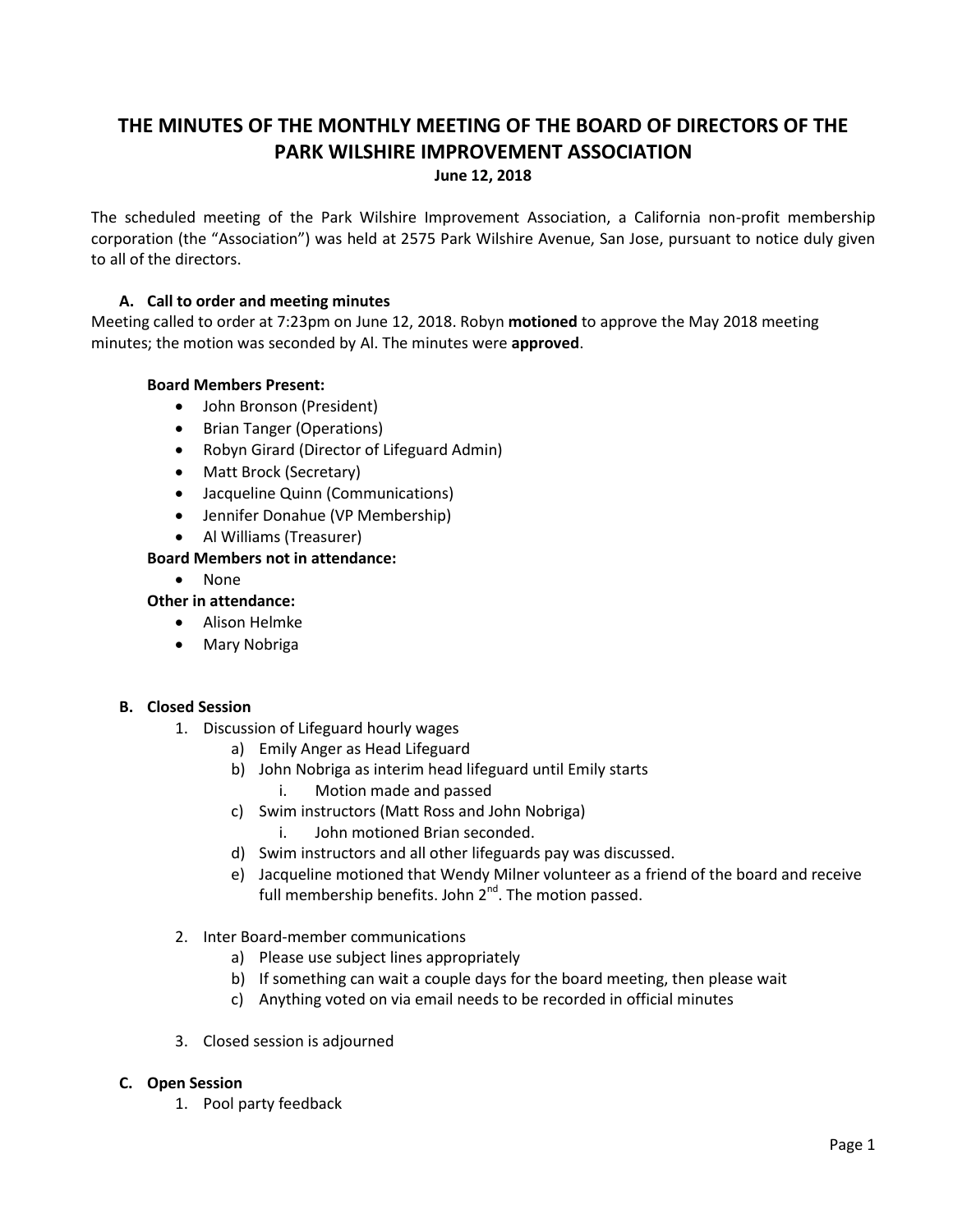- 2. Garbage
	- a) There are only wet or dry barrels available from Republic Services
		- i. Dry includes recycling
		- ii. Wet = \$114/month
		- iii. Dry = \$91/month
	- b) We have 6 (or perhaps 8 per Republic Services) wet barrels right now.
	- c) Garbage collection changed to Wednesday morning.
- 3. Operations (Brian Tanger)
	- a) Pool leak update still scheduled for June 25
	- b) Solar array posts
		- i. The one outside was replaced
		- ii. The ones on the inside should be corrected when they corrode and need replacement
	- c) Some lights were out and may have been fixed today.
	- d) Hot water in men's room may need to be fixed or replaced.
		- i. Brian will have Drain Works inspect and replace if cost is below \$1,000.
- 4. Treasurer's Report (Al Williams)
	- a) Checking account: \$147,009 (\$139,907 at the comparable time last year)
	- b) Reserve balance: \$219,304
	- c) Profit and Loss year-over-year comparison
	- d) Historical cash balances are available from Al
	- e) Potential of using reserve for paying exorbitant water bills tabled until further information
- 5. Pool Manager/Director of Lifeguards Report (Robyn Girard)
	- a) Good job, Mary.
	- b) No other updates besides lifeguard pay rates noted above
- 6. Membership (Jennifer Donahue)
	- a) Houses max total: 292 (the number of original homes in the Park Wilshire Improvement Association boundaries)
	- b) Target capacity: 260, for leeway up to 270
	- c) Currently 258 swim members, plus a few in the works
- 7. Communications (Jacqueline Quinn)
	- a) Will reach out to Tyson for movie night schedule to include in communication letters
- 8. Secretary (Matt Brock)
	- a) Record retention policy
- 9. President
	- a) Nothing else to discuss
- 10. Call for any other old or new business
	- a) None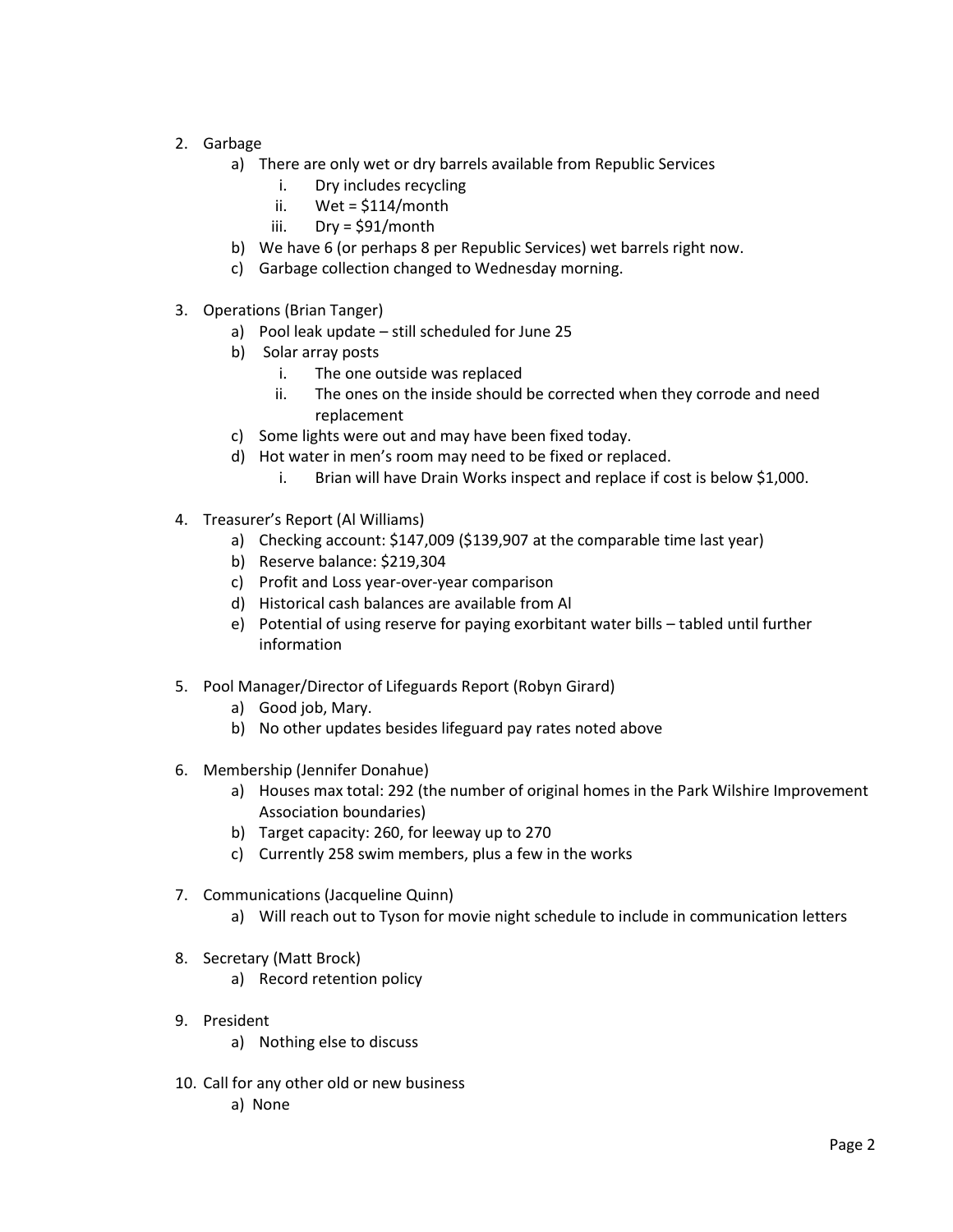11. Next meeting: Tuesday, July 10, at 7:15pm

We adjourned the meeting at 8:40pm.

#### **Listing of Tabled Items:**

- Lap swim and extended season hours. Tabled during May 2018 meeting.
- Using reserve funds for exorbitant water bills due to potential leak. Tabled during June 2018 meeting until results of leak detection by professional company.

Respectively Submitted, Matt Brock, Secretary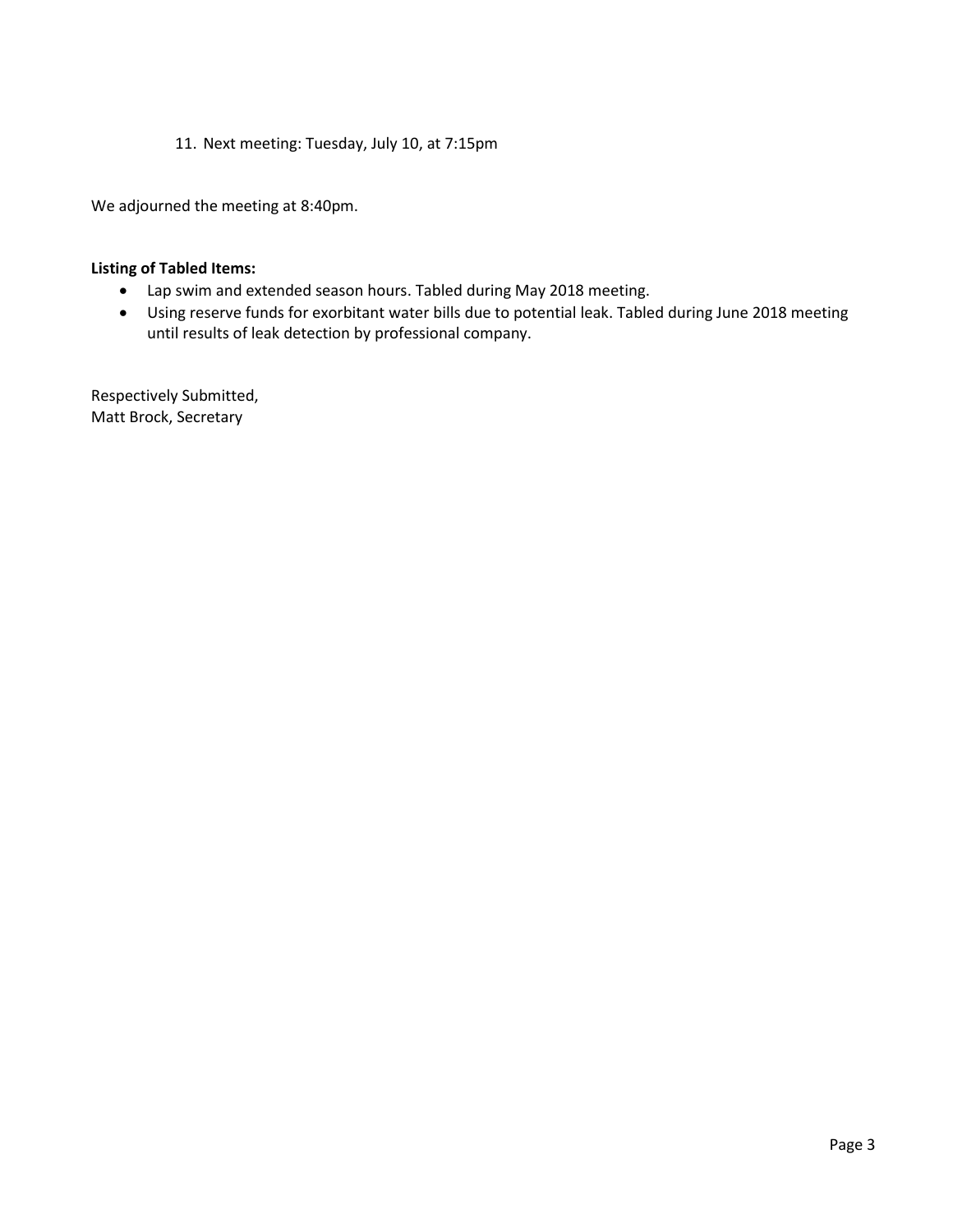# **Appendix 1 – Pool Schedule**

| Date          | <b>Description</b>                                                            |
|---------------|-------------------------------------------------------------------------------|
| May 4         | Solar heat on                                                                 |
| May 19        | Pool Cleanup, 9am - 11am                                                      |
| May 21        | Gas heat on                                                                   |
| ΝA            | Open without guards                                                           |
| <b>May 25</b> | Pool open (including lifeguards)                                              |
| June 9        | School's Out Party                                                            |
| June 13       | Most schools' last day of school. Start of summer lifeguard hours (see below) |
| <b>TBD</b>    | Gas heat off:                                                                 |
|               | 2012: Sep 04 (per 2013_09 minutes)                                            |
|               | 2013: End of Sep (per 2013 09 minutes)                                        |
|               | 2016: Labor day (per 2016_08 minutes)                                         |
| <b>TBD</b>    | Solar heat off                                                                |
| <b>TBD</b>    | Lifeguard hours reduced                                                       |
| <b>TBD</b>    | Lifeguard hours stopped                                                       |
| <b>TBD</b>    | Last day                                                                      |
|               |                                                                               |

#### **2018 Schedule (For reference and subject to change. Does not include member parties)**

# **Lifeguard Hours:**

# **Pre June 13**

- $\bullet$  M Th 3pm 8pm
- $\bullet$  Friday 3pm 9pm
- $\bullet$  Saturday 12pm 9pm
- $\bullet$  Sunday 12pm 9pm

# **Special Day(s)**

Memorial Day; 12pm – 8pm

# **Summer hours (starting June 13, which is most schools' last day)**

Every day: noon – 9pm